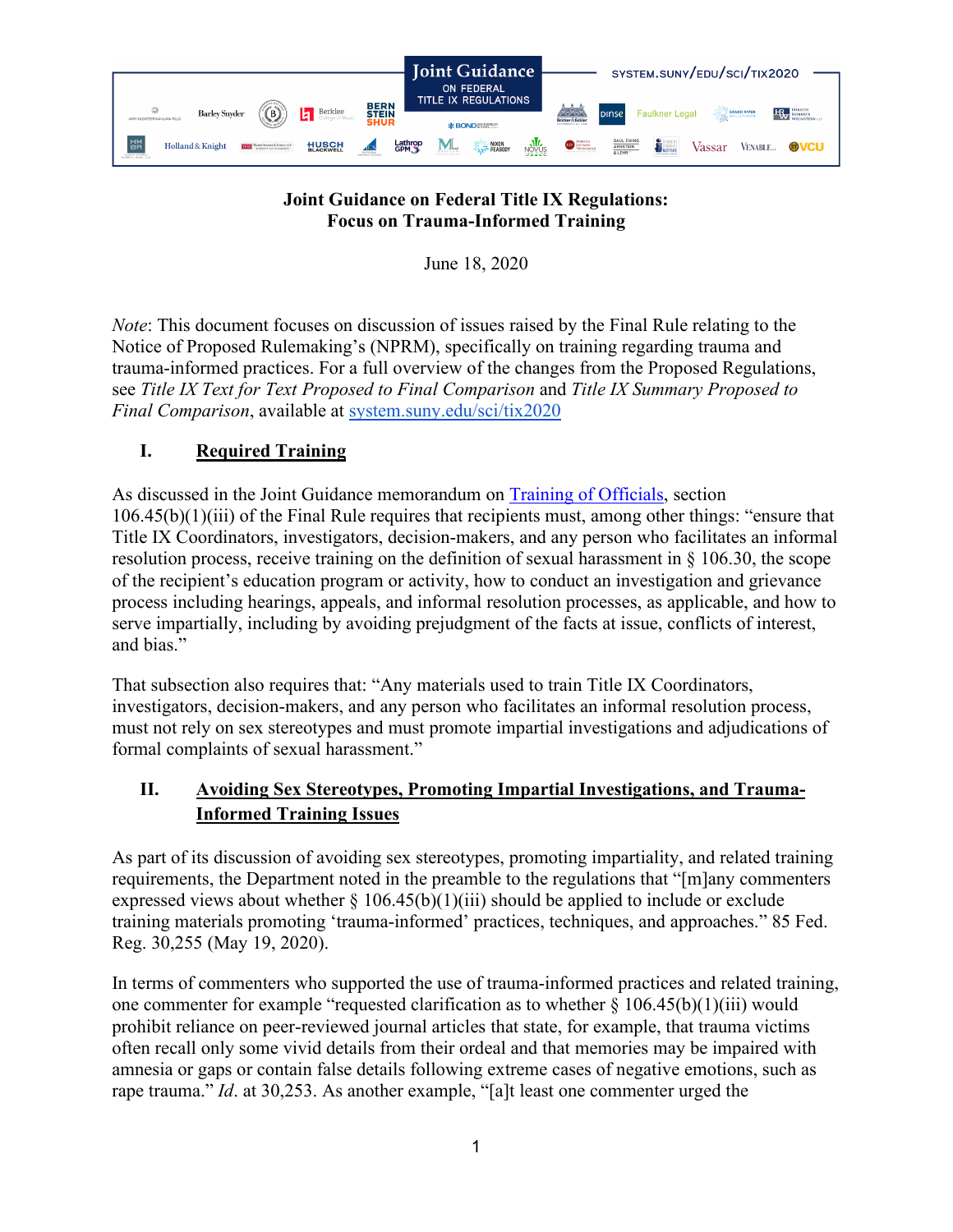Department to adopt the training language from the withdrawn 2014 Q&A," which suggested that recipients provide training on "the effects of trauma, including neurobiological change." The preamble also noted that "[w]ithout referencing the 2014 Q&A a few commenters suggested that training address similar topics such as: the neurobiology of trauma, counterintuitive responses to sexual violence, . . . [and] assessing credibility in the context of trauma." *Id*. at 30,255, 30,255 n. 1043. One commenter believed that training must require trauma-informed best practices, *id*. at 30,256, another suggested that FETI (forensic experimental trauma interview) techniques should be required, *id*., and one commenter stated that "several states including New York, California, and Illinois mandate trauma-informed training for campus officials who respond to sexual assault and asserted that the proposed rules are unclear about whether the Department's position is that trauma-informed practices constitute a form of sex discrimination, thus inviting further litigation on this issue." *Id*.

In terms of commenters who expressed opposition to trauma-informed practices and related training, a "few commenters believed that the provision should address the use of traumainformed theories by cautioning against misuse of victim-centered approaches for any purpose other than interviewing or counseling," and "[s]everal commenters asserted that trauma-informed and believe-the-victim approaches must be prohibited in the interview process because those approaches compromise objectivity, create presumptions of guilt, and result in exclusion of relevant (often exculpatory) evidence." *Id*.

The Department purported to take a balanced approach in response to these comments. The Department first noted, as it had at several points in the preamble, that it "is aware that the neurobiology of trauma and the impact of trauma on a survivor's neurobiological functioning is a developing field of study with application to the way in which investigators of sexual violence offenses interact with victims in criminal justice systems and campus sexual misconduct proceedings." *Id*. at 30,069.

The Department then noted that it appreciates the views of commenters urging that traumainformed practices be mandatory, and those urging that such practices be forbidden, and the commenters noting that trauma-informed practices are required in some States, and noting there is a difference between applying such practices in different contexts (i.e., interview and questioning techniques, providing counseling services, or when making investigatory decisions about relevant evidence and credibility or adjudicatory decisions about responsibility). For reasons explained above, the Department believes that  $\S 106.45(b)(1)(iii)$  "appropriately forbids conflicts of interest and bias, mandates training on topics necessary to promote recipients' compliance with these final regulations (including how to serve impartially), and precludes training materials that rely on sex stereotypes." *Id*. at 30,256..

The Department emphasized: Recipients have flexibility to choose how to meet those requirements in a way that best serves the needs, and reflects the values, of a recipient's community including selecting best practices that exceed (though must be consistent with) the legal requirements imposed by these final regulations. The Department notes that although there is no fixed definition of "trauma-informed" practices with respect to all the contexts to which such practices may apply in an educational setting, practitioners and experts believe that application of such practices is possible – albeit challenging – to apply in a truly impartial, nonbiased manner. *Id*.